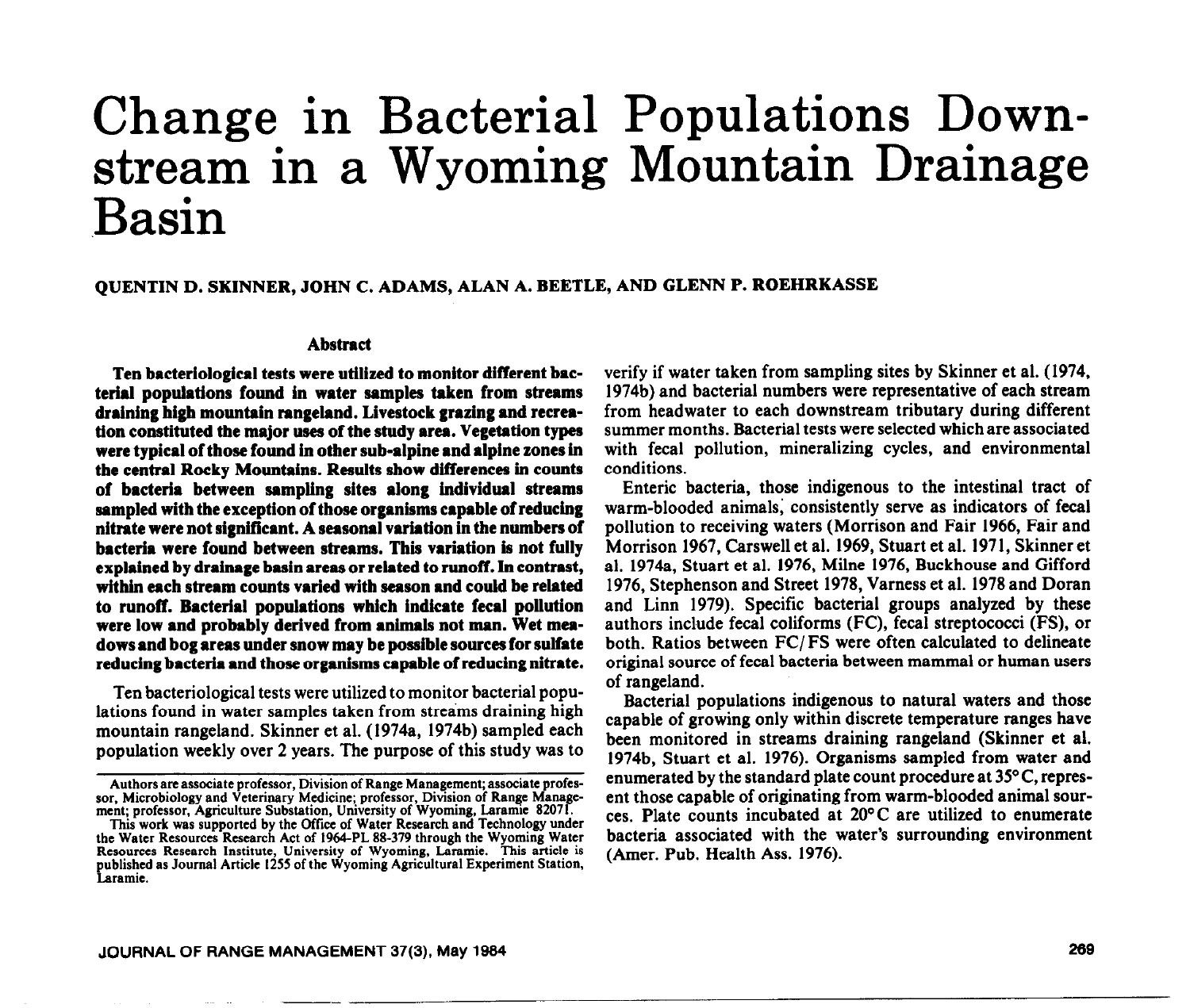Bacteria capable of fluorescing under long wave radiation (fluorescent bacteria) have been found in significant numbers in surface waters (Collins 1963, Silvey and Roach 1964). Johnstone (1970), Skinner et al. (1974b), and Skinner et al. (in press) have all monitored streams for these bacteria to detect differences in eutrophication of receiving waters.

Skinner et al. (1974b) monitored bacteria capable of reducing nitrate to nitrogen gas and sulfate to hydrogen sulfide within well aerated mountain streams. The presence and metabolic activity of these organisms in an aerated environment was questionable because sulfate reducing bacteria are strict anaerobes. These reducing bacteria and their relationship to the presence of oxygen in soil and water has since been studied (Betlach and Tiedge 1981, Ingvorsen et al. 1981, Rake and Eagon 1980, Ryden et al. 1979, Keeney et al. 1979, Howorth and Teal 1979, Jorgensen 1979). Even though oxygen may be present, anaerobic microniches exist in wet soils thereby allowing survival of organisms associated with the anoxic portion of the nitrogen and sulfate cycles (Howarth and Teal 1979, Sorensen et al. 1979, Jorgensen 1977). Because anaerobic conditions may be created in soil pore space by water replacing air, water logged soils may increase reducing bacterial populations and activity. For example, Ryden et al. (1979) have shown fluctuations in the amount of nitrate reducing activity in pastures with variation in soil moisture. Higher activity occurred with increased soil moisture. Percolation or runoff of water from wet upland areas may in part explain their presence in well-aerated receiving streams. Interchange of stream water and bank storage may exist, carrying with it bacteria and chemicals (Morrison and Fair 1966 and Wesche 1982).

### **Study** Area

This study was conducted within the Wyoming Water Research Center's (WWRC) Nash Fork Watershed Observatory located



Fig. 1. *Study area and sampling sites located on Nash Fork, Telephone Creek, and Sally Creek: Nash Fork Study Area.* 

within the Medicine Bow Mountains, approximately 50 km west of Laramie, Albany County, Wyo. The watershed encompasses 1,904 ha and varies in elevation from 2,774 m to 3,573 m. Located within the watershed are 3 drainage basins which are Sally Creek, Telephone Creek, and Nash Fork. Sally and Telephone creeks join the Nash Fork and continue as the Nash Fork through the study area boundary (Fig. 1).

Vegetation is montane to sub-alpine and has been described by Hanna (1934) and Oosting and Reed (1952). Lodgepole pine (Pinus *contorta)* is largely confined to areas between 2,774 m and 3,201 m in elevation. Spruce-fir *(Picea engelmanni - Abies lasiocarpa)* forests are prevalent between 2,987 m and 3,201 m. Aspen *(Populus tremuloides)* is limited within the area. Krummholz is found at higher elevations. Grasses and forbs increase with elevation and are dominant above 3,475 m. The greater part of the study area and all lakes occur between 2,987 m and 3,475 m.

Stream flow is measured at 6 stream gaging stations: 1 located on Sally Creek, 2 occurring on Telephone Creek, and 3 on Nash Fork Creek. In addition, air temperature, wind velocity, precipitation, evaporation, and solar radiation are monitored at selected sites within the watershed.

The climate of the research area is typical of sub-alpine zones. From 1966 to 1971 the average annual mean temperature and precipitation at the confluence of Sally Creek and Nash Fork were  $-1.67$  C<sup>o</sup> and 13.1 cm. Average wind speeds at a gage height of 3.77 m range from 3.2 km per hour in forested areas to 6.2 km to 40 km per hour in open areas. Precipitation is largely in the form of snow and the prevailing wind direction is from west to northwest. Hydrologic data are presented in Table 1 (From Rechard and Smith 1972).

Sheep graze on the Telephone and Nash Fork drainages at higher elevations. Elk, deer, and small mammals are present throughout the entire watershed in preferred habitats. The study area is accessible by a paved highway and by a secondary system of unpaved roads. Numerous trails are present showing limited use by hikers and horseback riders. Public campgrounds, picnic areas, privately owned cabins, a tourist lodge, ski area, and science camp are present.

# **Materials and Methods**

## *Sampling*

A 2-year baseline data set collected by Skinner et al. (1974a, 1974b) was utilized to check any irregularity in findings to be presented. Data from this study agreed with the basic data set in bacterial numbers and trend.

Selected sites for determining the bacteriology of the Nash Fork Research Area were located on Sally Creek, Telephone Creek, and Nash Fork above their confluence (Fig. 1). All base line data samples were collected at site 8 Nashfork, sites 4 and 7 Telephone Creek, and site 4 Sally Creek. Three additional sites were added for Sally Creek, 9 for Telephone Creek, and 8 for Nash Fork to complete this study.

Water samples were collected 3 times at all sites during the summer of 1972. The first collection was taken during early July and the others during early and late August. Sterilized screwcapped l-liter wide-mouth polypropylene bottles were used in obtaining grab samples. These were packed in ice and transported to the laboratory in Laramie for analysis. Samples were processed within 5 hours of collection.

## *Bacteria Tests:*

Bacteria were enumerated following procedures described by Skinner et al. (1974a, 1974b). Total counts of aerobic heterotrophs were obtained by the spread plate technique on Henrici's medium as modified by Stark and McCoy (1938). Bacterial plates were incubated at 20°C. Colonies fluorescing under long wave ultraviolet radiation were also recorded from the spread plates. Plate counts using tryptone glucose extract Agar (Difco) were done according to Amer. Pub. Health Ass. (1976). Plates were incubated at 35 and 20 C. Total coliforms and nitrate reducing bacteria were enumerated by the 5-tube most probable number technique. Procedures followed Amer. Pub. Health Ass. (1976) for enumerat-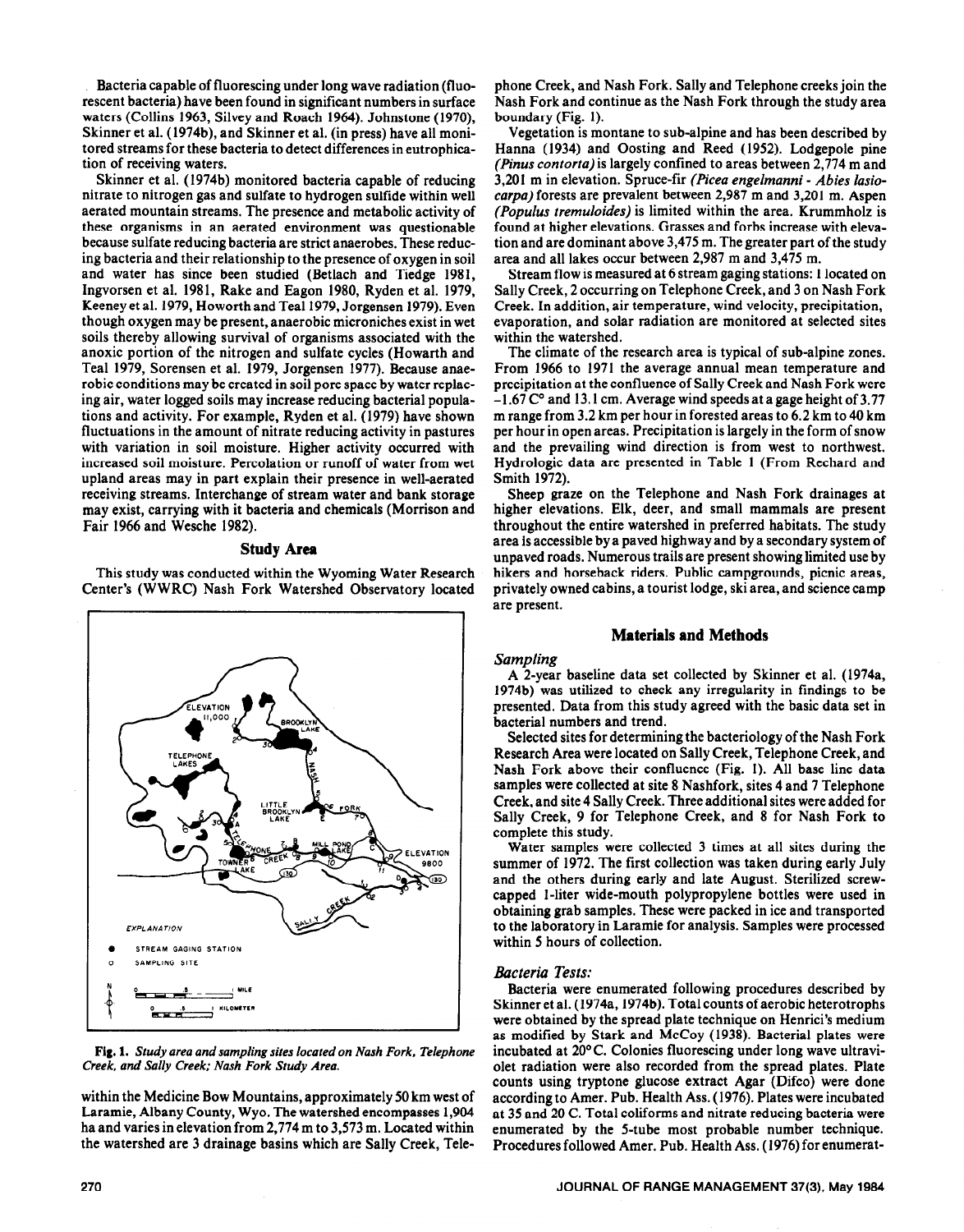#### **Table 1. Hydrologic data, Nash Fork Study Area.**

| Stream                            | Annual mean flow<br>m <sup>3</sup> | Annual medium flow<br>m, | Annual maximum flow<br>m, | Annual minimum flow<br>m <sup>3</sup> |
|-----------------------------------|------------------------------------|--------------------------|---------------------------|---------------------------------------|
| <b>Sally Creek</b>                | 1.504.845                          | 1.397.832                | 2.195,594                 | 1,048,458                             |
| Telephone Creek at Mill Pond      | 5,674,009                          | 6,537,444                | 7,406,880                 | 3,207,048                             |
| Telephone Creek above Towner Lake | 4.193.832                          | 4,440,528                | 5,550,660                 | 2,713,656                             |
| Nash Fork above Brooklyn Lodge    | 6,290,748                          | 6,414,096                | 7.647.576                 | 4,810,572                             |
| Nash Fork below Ski Area          | 12.704.844                         | 12,334,800               | 19,612,332                | 7,277,532                             |

ing total coliforms and using nitrate broth (Difco) for nitrate reducing bacteria. The presence of nitrite was determined by following the Manual of Microbiological Methods (1957) for test tubes in which trapped gas was not present. The membrane filter technique Amer. Pub. Health Ass. (1976) was followed for enumerating fecal coliforms using MFC Broth (BBL) saturated pads and for fecal streptococci using KF Agar. Gridded filters with a pore size of 0.45 micrometers were utilized for entrapment of bacteria. Sulfate reducing bacteria were determined using molten iron sulfide agar (Oxoid)as modified by Mara and Williams (1970) and counted by the 3-tube method.

#### *Statistics:*

Bacterial test data were statistically analyzed using analysis of variance procedures for differences among streams, among sampling sites, and among sampling periods. Duncan's new multiplerange test was used to separate differences among streams, sampling sites and periods where significant  $F$  values were found at an  $\alpha$  of 0.05.

## **Results and Discussion**

## *Sampling Sites*

With the exception of those organisms capable of reducing nitrate to gas there was no significant difference between sites along each stream. Consequently one could have sampled 9 bacteria populations at the confluence of each stream and enumerated organisms indicative of potential pollution or bacterial populations dynamics. Results give the impression that sensitivity of using these bacteria to measure differences in user pressure along a single stream course is slight. The distance of flow from near the headwater to the confluence of a second stream is not great enough to significantly change numbers of organisms found under this sampling scheme.

Number of organisms capable of reducing nitrate were different between sites along the Nash Fork (Fig. 2). There is evidently



**Fig.** 2. *Averoge number of orgontsms/lOO ml for each sompling site* stream using bacteria. *located on Nosh Fork for those organisms copoble of reducing nitrate to gos. \*Like lettersfrom left to right above bors ore not significantly diflerent ot* PO.05.

**JOURNAL OF RANGE MANAGEMENT 37(3),** May 1984 **271** 

enough stream distance to change the number of these organisms between sampling sites. The source for these organisms is not clear. There is a possibility that these bacteria are associated with bed load sediment and riparian zones. Streams with stream flow-bank storage interchange could yield different numbers in receiving waters. The value of monitoring for bacteria capable of reducing nitrate has not been determined from a range management view. If these bacteria are associated with riparian zones and if one is dedicated to studying riparian habitat then these organisms may be of value as an indicator for change in soil moisture and nutrient turnover as inferred from Ryden et al. (1979).

Bacteria in streams, lakes, or reservoirs may settle out of water and become incorporated into bottom sediments (Carswell et al. 1969, Stephenson and Rychert 1982, Skinner et al. (In Press)). If settling does occur, bacterial counts may be higher at the inlet than the outlet. This may in part explain difference between bacterial counts at sites 3 and 4 (Fig. 2). Bacterial counts at sites 5 and 6, although not significantly different, tend to follow a high and low count between inlet and outlet, respectively. Bacterial count at sites 1 and 2 show an opposite trend. Sites 1 and 2 are located on a shallow pond compared to sites 3 and 4. Currents caused by waves may cause sediment disturbance and thereby cause increased counts at site 1 as inferred from Stephenson and Rychert (1982).

Bacterial counts at sites 7 and 8 were not different. However, from the outlet of Little Brooklyn Lake to site 7, a sharp increase in numbers of organisms occurred. The increase was great enough to make bacterial counts at site 7 equivalent to those found at sites 2 and 3. A possible explanation for the higher numbers found at site 7 may be associated with the drainage or interchange of water from water-logged soils. As the Nash Fork travels from site 6, the outlet of Little Brooklyn Lake, to site 7 above the campground, it meanders through an extended wet meadow. Interchange of stream water with water from the meadow could again account for the higher counts of nitrate reducing bacteria found at site 7.

Site 2 was located near the headwaters of Nash Fork and was closely associated with snowmelt from the perennial snow banks found in sub-alpine and alpine regions of the study area. Bog areas both directly below snow banks and closely associated with the pond were prevalent. Percolation of water through these bogs could account for the large numbers of nitrate reducing bacteria found at site 2. Sites 3 and 8 were only a short distance from sites 2 and 7, respectively. A slight drop in numbers of organisms could be expected due to a settling effect and absence of water-logged soils near the stream.

Settling of organisms representing other bacteria tests carried out in this study but showing no difference between sites on each stream may very well be explained by sampling bottom sediments. Irrespective of distance from site to site downstream ponding of stream flow may very well mask any difference in results because of settling of organisms. The authors concur with Stephenson and Rychert (1982) that true evaluation of bacteria counts in stream flow should be correlated with bacteria counts in sediments where deposition may occur. Only then may one grasp a true picture for monitoring user pressure or watershed condition on any one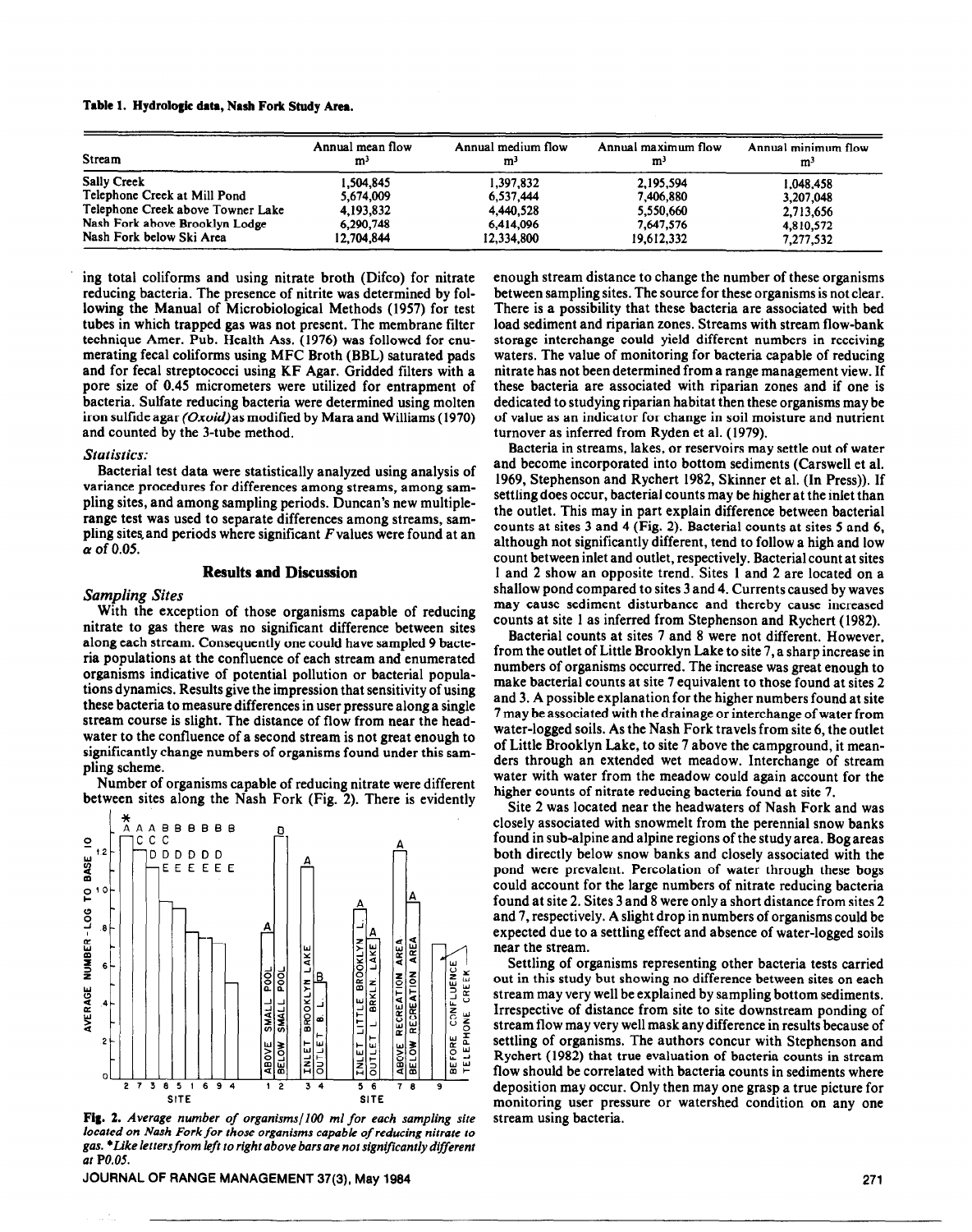# **Sampling Periods**

Change in bacterial counts during summer sampling periods (Table 2) followed the 2-year trend in base line data reported by Skinner et al. (1974a, 1974b). No significant differences were recorded between data sets.

Variation in means for plate counts at 20°C, fluorescent bacteria, organisms capable of reducing nitrate to gas, and sulfate reducing bacteria could be explained by differences in runoff within each stream. During early July, runoff was twice that in early August and more than triple that of late August. In general counts recorded for these bacterial populations followed the hydrograph with high numbers in July and low numbers in late August. Sulfate reducing bacterial counts were an exception being highest during low flow.

The above bacteriological tests were incubated at 20°C and therefore could represent organisms classified as faculative psychrophiles, which are capable of living and reproducing at colder temperatures. Consequently, bacteria surviving the winter snow cover, spring thaws, and cold waters of the sub-alpine and alpine habitats would be represented in the runoff samples. As the runoff decreased, the organisms being washed in from the surrounding terrestrial habitats would also be expected to decrease whereas, during late August, only organisms indigenous to the streams would likely be included in the samplings and actual counts should remain somewhat constant with runoff.

The reverse trend (an increase in counts as runoff decreased for those organisms capable of reducing sulfate) could be explained by observing the physical conditions of habitats conducive to sulfate reduction. During early July, runoff into wet meadows is such that the oxygen level of the soils could be replenished to a degree that the population of sulfate reducers would decline due to the presence of oxygen. As runoff decreases in August and water tables stabilize within wet meadows, stagnation and low oxygen levels in soils could develop. This condition would enhance growth of sulfate reducing bacteria; however, reduced flow would perhaps scour fewer cells from the stream bottom. Any interchange of waters between stream and wet meadows would increase the populations of sulfate reducing bacteria in late August. In addition, as soil temperatures increase through summer months, activity of reducing organisms may increase (Ingvorsen et al. 1981, Keeney et al. 1979).

Counts for fecal coliforms (Nash Fork) and total coliforms as well as plate counts at 35°C (Telephone Creek) were higher during early August. At no time was the ratio of fecal coliforms to fecal streptococci greater than 4 and it was generally less than 0.7. This would indicate that fecal contamination was not from man, but from animals (Geldrich 1972, Doran, and Linn 1979). Stream water travel time from any point of pollution from the headwaters to the confluence with Nash Fork is less than 24 hours for all 3 streams.

# *Streams*

Differences combining all sampling periods were computed and significant differences were recorded for total and fecal coliforms, fecal streptococci, plate counts at 20°C and 35°C, sulfate reducing bacteria, those organisms capable of reducing nitrate to nitrite and nitrate to gas (Fig. 3).

**Sally Creek is** contained for the most part in a natural area. The Nash Fork and Telephone Creek drainages, in contrast, are subjected to recreational activities, activities associated with people owning private homes within the areas, and sheep grazing. Bacteriological tests designed to monitor fecal pollution indicated little fecal contamination was present during the 3 sampling periods for all streams. Fecal streptococci were more numerous than fecal coliforms. Ratios of calculated mean numbers of fecal coliforms to mean numbers of fecal streptococci found from water samples taken from Nash Fork (0.16), Telephone Creek (0.053), and Sally Creek (0.004) indicated that animals not humans were the major source for fecal pollution. These numbers correspond to those found by Doran and Linn (1979) where a ratio of 0.05 was indicative of wildlife sources and ratios above 0.1 were characteristic of grazing cattle. The mean number of fecal streptococci was highest at Sally Creek. Inhabitants such as wildlife within the natural area contribute fecal organisms to Sally Creek at a level equivalent to those areas grazed by sheep and used by recreators within the Nash **Fork and Telephone** Creek drainage basins. Stuart et al. (1970, 1976) found a similar relationship between grazing and recreational use.

Plate counts at 20°C for Nash Fork and Telephone Creek were 2.46 and 4.40 times higher than for Sally Creek, respectively. For plate counts at 3Y'C, Nash Fork was 3.86 times higher and Tele-

|                      | Nash Fork sampling period |              |        | Telephone Creek sampling period |              |        | Sally Creek sampling period |              |              |
|----------------------|---------------------------|--------------|--------|---------------------------------|--------------|--------|-----------------------------|--------------|--------------|
| <b>Racteria</b> test | Counts                    | Counts       | Counts | Counts                          | Counts       | Counts | Counts                      | Counts       | Counts       |
|                      | early                     | early        | late   | early                           | early        | late   | early                       | early        | late         |
|                      | July                      | August       | August | July                            | August       | August | July                        | August       | August       |
| Total coliforms      | $A^*$                     | $\mathbf{A}$ | A      | A                               | B            | B      | $\mathbf{A}$                | A            | A            |
|                      | 1.40                      | 1.23         | 1.48   | .80                             | 1.42         | 1.12   | .16                         | .69          | 1.20         |
| Fecal coliforms      | $\bf{B}$                  | A            | B      | A                               | A            | A      | A                           | A            | A            |
|                      | $-.81$                    | .37          | $-.29$ | $-.84$                          | $-.38$       | $-.85$ | $-.82$                      | $\bf{0}$     | 0            |
| Fecal streptococci   | A                         | A            | A      | A                               | A            | A      | A.                          | A            | A            |
|                      | .49                       | .88          | .89    | .44                             | .93          | .50    | 1.24                        | 1.11         | .10          |
| Total count          | A                         | A            | A      | A                               | в            | A      | A                           | $\mathbf{A}$ | A            |
|                      | 6.17                      | 6.61         | 6.09   | 6.22                            | 6.71         | 6.33   | 5.13                        | 5.13         | 5.87         |
| Plate count 20 C     | A                         | в            | B      | A                               | A            | B      | A                           | A            | A            |
|                      | 4.70                      | 4.58         | 4.38   | 4.98                            | 4.86         | 4.43   | 4.22                        | 4.25         | 4.01         |
| Plate count 35 C     | A                         | A            | A      | B                               | A            | B      | $\mathbf{A}$                | A            | A            |
|                      | 3.82                      | 3.84         | 3.50   | 3.59                            | 3.98         | 3.27   | 3.06                        | 3.15         | 3.26         |
| Fluorescent colonies | $\mathbf{A}$              | В            | B      | A                               | $\bf{B}$     | в      | A                           | B            | B            |
|                      | 4.0                       | 3.55         | 3.41   | 3.93                            | 3.41         | 3.27   | 3.89                        | 3.46         | 3.51         |
| Sulfate reducers     | A                         | B            | B      | В                               | $\mathbf{A}$ | A      | A                           | A            | $\mathbf A$  |
|                      | 2.14                      | 2.91         | 2.93   | 2.32                            | 3.01         | 3.27   | 2.30                        | 2.90         | 2.82         |
| Nitrate to nitrite   | A                         | A            | A      | A                               | A            | A      | A                           | $\mathbf{A}$ | $\mathbf{A}$ |
|                      | 4.85                      | 5.11         | 4.74   | 4.68                            | 4.83         | 4.47   | 4.34                        | 4.47         | 4.57         |
| Nitrate to gas       | A                         | В            | В      | A                               | B            | B      | A                           | A            | A            |
|                      | 1.21                      | .96          | .89    | 1.91                            | 1.36         | 1.42   | 2.48                        | 2.31         | 2.44         |

**Table 2. Average number of organisma/ ml for the three sampling periods; early July, early August and late** August. Nash Fork Study **Area.** 

\*Like letters above values are not significantly different at an 0.05. Counts are recorded as log to base 10.

**272 JOURNAL OF RANGE MANAGEMENT 37(3), May 1984**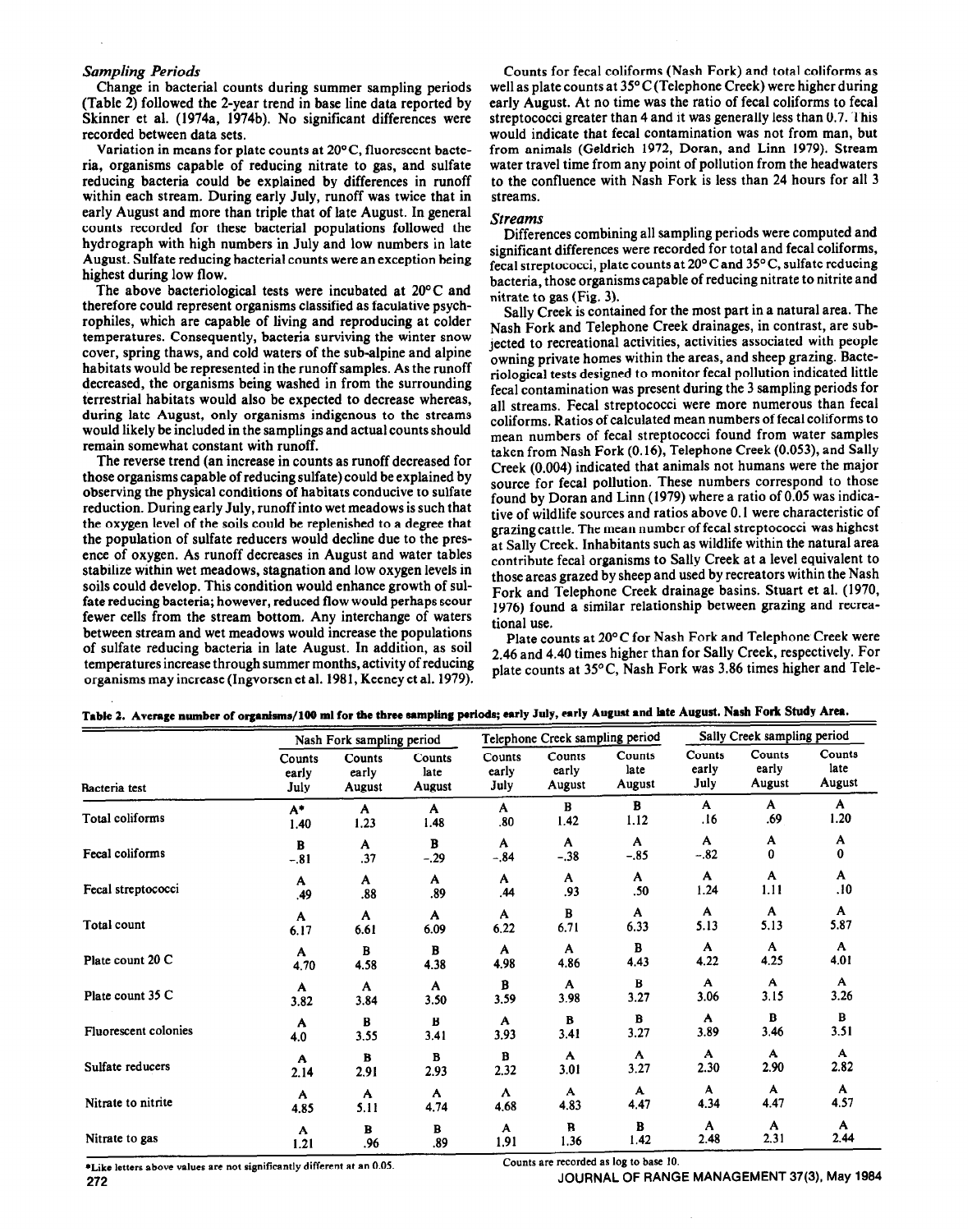

**Fig. 3** *Mean number of organisms for samples taken from Nash Fork, Telephone Creek, and Sally Creek for all sampling periods: Nash Fork Study Area. \*Like lettersabove bars are not significantly different at PO.05* 

phone Creek was 3.62 times higher than Sally Creek. The abundance of organisms capable of reducing nitrate to nitrite in the Nash Fork and Telephone Creek were 2.89 and 1.68 times greater than that found in Sally Creek. The differences in the total number of organisms found could possibly reflect differences in the total areas of drainage and the amount of runoff for each stream. For example, the mean runoff per drainage basin during July and August for Sally Creek, Nash Fork, and Telephone Creek was 60 mm, 194.3 mm, and 188.7 mm respectively. Runoff for Telephone Creek, therefore, was 3.24 times greater than for Sally Creek whereas Nash Fork was 3.15 times greater. The Telephone Creek drainage basin is 1.78 times larger than the drainage basin for Sally Creek while the drainage basin for Nash Fork is 2.17 times larger.

To examine the influence of drainage area and bacteria counts in different streams, increase in runoff between each stream was multiplied by the increase in area (Table 3). This increase in area and runoff could indicate an expected increase in number of organisms in Telephone Creek and Nashfork over those found in Sally Creek. Testing this relationship is illustrated using total counts

**Table 3. The actual and computed times greater numbers of organisms were and should have been within Nash Fork and Telephone Creek over those found and expected to be found in Sally Creek by using areas of drainage basins and runoff during July and August as parameters.** 

|                             |              | Actual*            | Computed**   |                    |  |
|-----------------------------|--------------|--------------------|--------------|--------------------|--|
|                             | Nash<br>Fork | Telephone<br>Creek | Nash<br>Fork | Telephone<br>Creek |  |
| Total counts                | 6.73         | 9.16               | 6.83         | 5.78               |  |
| Plate counts $20^{\circ}$ C | 2.46         | 4.40               | 6.83         | 5.78               |  |
| Plate counts $35^{\circ}$ C | 3.85         | 3.62               | 6.83         | 5.78               |  |
| Fluorescent colonies        | 1.09         | 0.93               | 6.83         | 5.78               |  |
| Sulfate reducers            | 1.07         | 1.83               | 6.83         | 5.78               |  |
| Nitrate to nitrite          | 2.89         | 1.68               | 6.82         | 5.78               |  |
| Nitrate to gas              | 0.03         | 0.16               | 6.83         | 5.78               |  |
| Total coliforms             | 3.24         | 1.88               | 6.83         | 5.78               |  |
| Fecal coliforms             | 19.00        | 7.6                | 6.83         | 5.78               |  |
| Fecal streptococci          | 0.58         | 0.41               | 6.83         | 5.78               |  |

**\*Actual times greater bacteria counts were in Nashfork and Telephone Creek versus** 

**Sally Creek. \*\*Computed times greater bacteria counts should be by multiplying differences in drainage basin and differences in runoff for Nashfork and Telephone Creek versus Sally Creek.** 

plate counts at  $20^{\circ}$ C and  $35\ddagger$  and those organisms capable of reducing nitrate to nitrite.

The product 5.78 for Telephone Creek and 6.83 for Nash Fork represents the computed times greater counts should be versus those that could be expected for Sally Creek by using only drainage basin areas and runoff for July and August. Drainage basin area and amount of runoff do not seem to account for differences in counts for streams within this study locality. Lower counts found within Sally Creek must be due to factors other than the size of drainage basins and runoff.

Fluorescent colonies for all streams were equivalent and responded in the same manner during each sampling period. Sally Creek's equal response as to number of organisms counted in other streams would suggest that ecological characteristics of the basin were such that more fluorescent organisms were present per unit volume of water within Sally Creek. The same would be true for sulfate reducing bacteria and those organisms capable of reducing nitrate to gas. A possible explanation for these higher numbers could be the wet meadows from which Sally Creek originates. The other two streams were fed during the latter part of the summer from snow fields and although they traverse wet meadows along their course, they were not dependent on them as the sole source for water.

## *Interactions*

Significant interactions between streams within sampling periods for fecal coliforms, fecal streptococci, and plate counts at 20 and  $35^{\circ}$ C were found. The authors can offer no further explanation for differences in plate counts at 20 and  $35^{\circ}$ C than were discussed for sampling periods. Explanation for the variation of pollution indicators between streams within sampling periods could be differences in stream flow or differences in patterns of use by wildlife and humans.

During early July, several elk were sighted at different times within the Sally Creek drainage. With spring runoff still high compared to later sampling dates, one could expect fecal organisms to be higher with elk use. During early August, fecal coliforms were not found in Sally Creek but fecal streptococci remained high (Table 2). Spring runoff had ended but the University of Wyoming Science Camp was in session. The lack of fecal coliforms would indicate animal pollution instead of man. Contact with the stream bank and disturbances of animal feces by student activity studying Sally Creek and other animals could account for the contamination. During late August, the stream flow was lower than during early August, the Science Camp was closed, and no sightings of elk or elk signs were observed. This could account for the drop in counts for fecal streptococci in Sally Creek in the late sampling period.

Higher counts recorded for Nash Fork and Telephone Creek for fecal organisms during early August could be accounted for use of their respective drainage basins by recreationists and wildlife. During early July, snow and colder air temperatures tend to discourage heavy use at higher elevations for recreation. By early August, temperatures have warmed up, camping facilities are dry, and the waters within streams are still high enough to provide enjoyable fishing. Human and animal activity through wet habitats of higher elevations still influenced by runoff from snowmelt could provide the means by which the monitored organisms entered Telephone Creek and Nash Fork.

In contrast, during late August, many wet habitats found at higher elevations during early August dry up because of declining snowmelt and runoff. It could, therefore, be more difficult for organisms associated with fecal contamination to enter the stream systems. Consequently, one could expect a decrease in these organisms during late August if, in fact, recreation and animal travel are maintained at a level equivalent to that of the early August sampling period. Recreation pressure did decline but sheep grazing was observed during the late sampling. The sheep, however, seemed to graze the dry meadows and krummholz more than moist meadows.